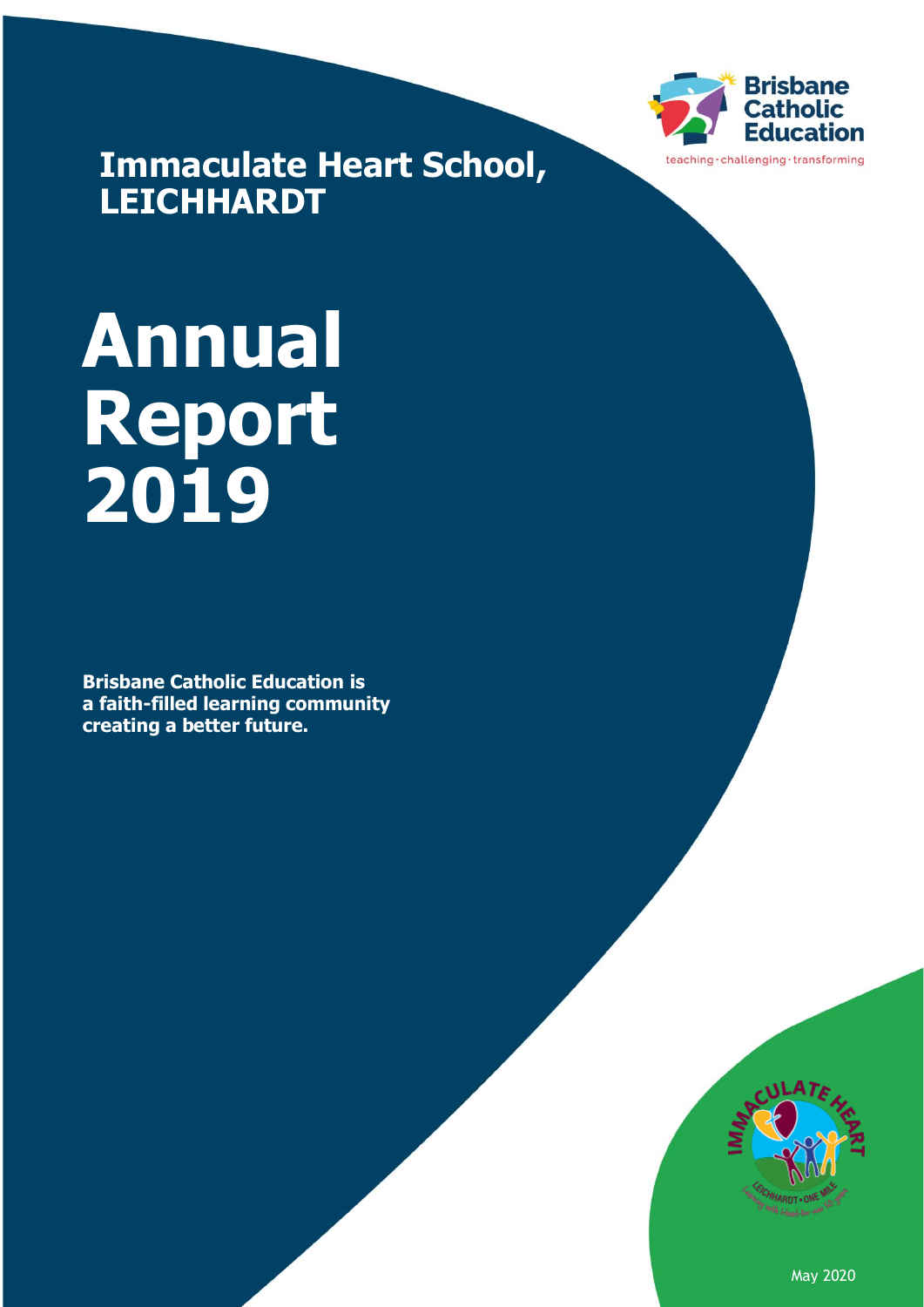# Contact information

| <b>School</b>         | Immaculate Heart School               |
|-----------------------|---------------------------------------|
| <b>Postal address</b> | P O Box 3033, WEST IPSWICH, QLD, 4305 |
| <b>Phone</b>          | $(07)$ 3812 1077                      |
| <b>Email</b>          | pleichhardt@bne.catholic.edu.au       |
| School website        | www.immac-heart.gld.edu.au            |
| <b>Contact Person</b> | Kurt Dutney - Principal               |

# **Principal's foreword**

The 2019 Annual Report presents information for reporting requirements and informs the wider community of our school's operations and achievements through the year. The report includes information on the school's profile, curriculum delivery, social climate, school funding, workforce composition and student performance.

#### **School progress towards its goals in 2019**

#### **Strong Catholic identity**

Through Twilights, staff meetings and short cycle planning educator's pedagogy has been enhanced to teach the Religious Curriculum across their specific levels. Teachers are planning Religious Curriculum lessons using deep and surface knowledge. Relationship and Sexuality Education has been planned and implemented through the Health Curriculum and is developing in the area of HASS. In 2020, we hope to include the Catholic Perspective across further KLA's including English

#### **Excellent learning and teaching**

At the end of 2019, CAP data is at 85.4% which is down from 2017 by 10.8% however this year's result shows a higher number of students recorded with CAP in Term 1 than previous years.

SLK – Letter Knowledge almost made target of 80% with a result of 79.2%. Sound knowledge is at 66.7% which is 10% greater than this point in time in 2018. This incremental increase would indicate that we will be a lot closer to our SMART Goal target of 80% Prep students meeting BCE target for SLK. A greater understanding of the monitoring tools and the benefits of collecting data to inform teaching and improve learning from day one of schooling suggests a positive change in teacher mindset.

Prep PM Benchmark data shows 12/48 students (91.7%) reading at a +1 Level. This is an outstanding result in comparison to 2017 as only 2/26 students were recorded at this level.

Prep PM Benchmark students at BCE Target is 54.4% which is 15.8% below our SMART goal target however, this year displays the best growth over all four terms of the school year in the past 3 years.

A continued focus on the development and capacity building of ongoing monitoring collection and deeper analysis of data to enhance student success is proposed for 2020 and should see the continuation of the upward trend of prep students reaching target.

Year 1 students achieving at the BCE Target of 14 or above is 58.6%. This is 17.4% below our SMART Goal of 75% for 2019. This class has presented several behavioural challenges which impacted on the data collection in the first half of the year. With targeted support from PLL and EO, Companion Teacher the growth of our graduate teacher, Amy, allowed an opportunity for her to grow a deeper understanding and make connections to the use of ongoing data collection to direct next steps in teaching and learning. She has excelled in her responsiveness to data and her short cycles of planning.

82.1% of Year 2 students achieved BCE Target (Levels 22-26). Most of the growth was achieved in Term 3 and Term 4. This result is almost at the 85% SMART goal target for 2019.

The Writing Analysis Data in Year Levels 3-6 has shown a phenomenal increase across the school when comparing data over the past two years.

Year 3 have exceeded their 2019 SMART Goal of 80% in achieving 88.9%.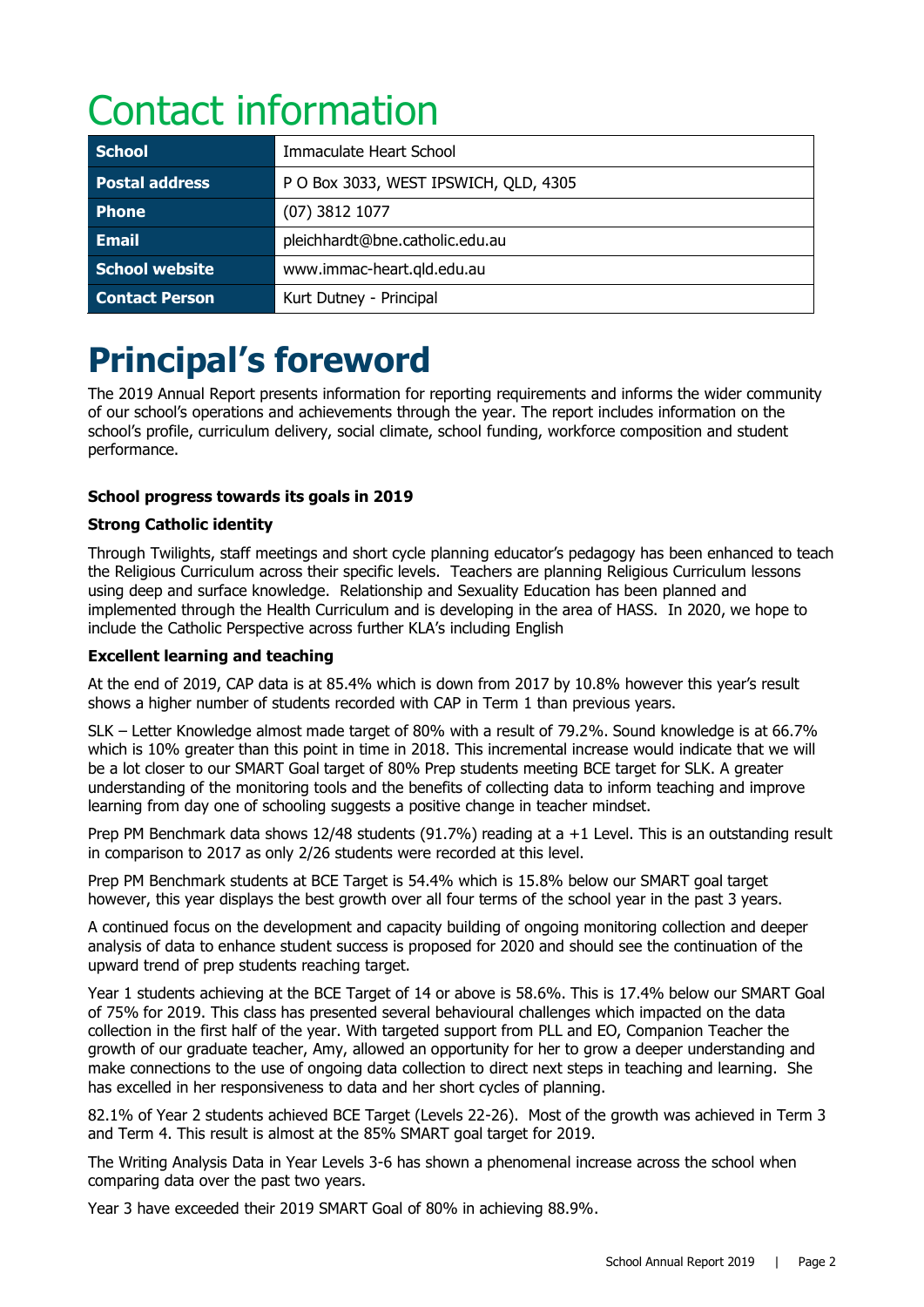56.6% of Year 4 students have achieved this year's goal of 80%. There is an ongoing targeted focus with this cohort of learners. EO and PLL support will be scheduled along with opportunities for the teachers of 2020 to scaffold the WAT.

61.1% of Year 5 students have achieved this year's goal of 70%. There is an ongoing targeted focus with the cohort of learners. EO and PLL Support will be scheduled along with opportunities for the teachers of 2020 to scaffold the WAT.

Year 6 have exceeded this years SMART Goal of 85% with over 95%% of the students achieving BCE Target 20-24 in the Writing Analysis Tool. The Year 6 teacher, Libby, greatly values the tool and uses it more than the once a term requirement from BCE. The tool and the data are used in an ongoing and regular way to identify student learning goals.

#### **Building a sustainable future**

**Attendance**: This goal is won't be achieved in 2019. Current data indicates 65% of students are at school for 90% of the time. Challenges this year include a change of Leadership teams, students with significant illness and gradual return to school programs.

It is worth noting the focus on attendance initiatives in T4 has resulted in the highest T4 attendance in 3 years. This is a significant achievement for our community.

2020 annual planning will see a dedicated focus on attendance initiaitves with a goal to improve awareness, student and parent buy in and a structured process to analyse and 'drill down' on attendance issues.

Continued efforts are being made to increase the enrolments for Prep 2020. With a change of principal in Term Two this goal did lose momentum, however this is in action again with multiple visits to local kindergartens, day cares and early childhood centres. These visits have seen enrolments on the rise. This will need to remain a focus to gain an outcome of 2 Prep classes next year. Advertising and other promotional means are and will continue to be actioned and currently we have 46 students and two confirmed Prep classes for 2020.

Over Term 1, 2, 3 and 4, all staff at Immaculate Heart were given opportunity to engage and build capacity with core digital literacy skills. Regular staff meetings to continue upskilling and building capacity are scheduled during Semester 2 with a intentional focus on ICT capabilities for both students and staff.

| Goal                                                                                                                                                                                                                                                                                                                                                                                                                                                                                                                                   | <b>Progress</b> |
|----------------------------------------------------------------------------------------------------------------------------------------------------------------------------------------------------------------------------------------------------------------------------------------------------------------------------------------------------------------------------------------------------------------------------------------------------------------------------------------------------------------------------------------|-----------------|
| By the end of Semester 1, 95% of our Prep students will meet the BCE<br>target benchmarks in Concepts About Print and 80% will meet the BCE<br>target benchmarks for Sound Letter Knowledge.<br>By the end of 2019, 70% of our Prep students, 75% of our Year 1<br>students and 85% of our Year 2 students will meet the expected BCE<br>targets for PM.<br>By the end of 2019, 80% of our Year 3 and Year 4 students, 70% of our<br>Year 5 students and 85% of our Year 6 students will meet the expected<br>BCE targets for Writing. | Achieved        |
| By the end of 2019 the Relationship and Sexuality plan will be developed and<br>implemented from Prep to Year 6 to enable the teaching of the key learning<br>areas of Health and Physical Education and History and Social Science using<br>a Catholic Perspective                                                                                                                                                                                                                                                                    | Achieved        |
| By the end of 2019, in accordance with the BCE attendance expectation the<br>IHS student attendance data will exceed 90%.                                                                                                                                                                                                                                                                                                                                                                                                              | Not Achieved    |
| By the end of 2019 Immaculate Heart Primary School will continue to grow<br>towards a two stream school with 2 Prep classes for 2020.                                                                                                                                                                                                                                                                                                                                                                                                  | Achieved        |
| By the end of 2019 the staff of IHS will have an increased capacity to engage<br>with core digital literacy skills through the Digital Skills initiative.                                                                                                                                                                                                                                                                                                                                                                              | Achieved        |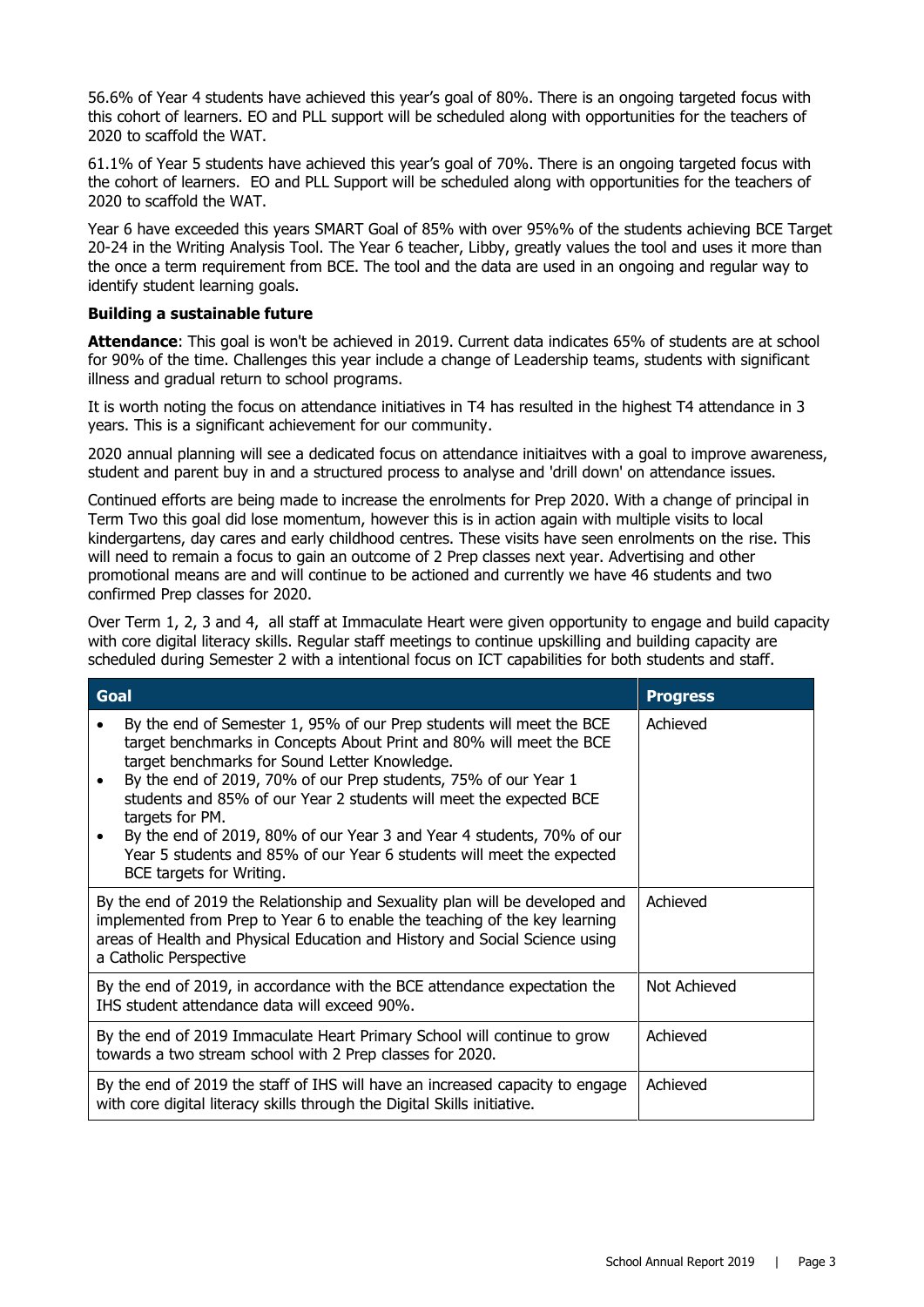#### **Future outlook**

The explicit improvement agenda for 2020 will focus on gaining improvements in

As part of our Strategic Plan (2018-20), the explicit improvement agenda for 2020 will be:

- By the end of 2020 the Relationship and Sexuality plan will be developed and implemented from Prep to Year 6 to enable the teaching of the key learning areas of Health and Physical Education and History and Social Science using a Catholic Perspective
- Immaculate Heart Primary School will be a community where all staff and students are encouraged to have the opportunity to engage in regular spiritual formation so that they engage with each other as authentic witnesses to the Christian story
- By the end of Semester 1, the following percentage of Prep students will meet the BCE targeted benchmarks for CAP and SLK: - Concepts About Print 95% - SLK 80%
- By the end of 2019, the following percentage of students will meet the BCE PM benchmarks: o Prep 70%, Year 1 - 75%, Year 2 - 75%
- By the end of 2019, the following percentage of students will meet the BCE targeted benchmarks for writing: o Year 3&4 - 85%, Year 5 - 70%, Year 6 - 75%
- PB4L philosophies and understandings are developed and implemented throughout the school community
- PB4L philosophies and understandings are developed and implemented throughout the school community

# **Our school at a glance**

#### **School profile**

Immaculate Heart School is a Catholic school administered through Catholic Education Archdiocese of Brisbane.

| <b>Coeducational or single sex:</b> | Coeducational |
|-------------------------------------|---------------|
|                                     |               |

**Year levels offered in 2019:** Primary

**Student enrolments for this school:**

|      | <b>Total</b> | <b>Girls</b> | <b>Boys</b> | <b>Aboriginal and</b><br><b>Torres Strait</b><br><b>Islander</b><br>students |
|------|--------------|--------------|-------------|------------------------------------------------------------------------------|
| 2019 | 213          | 105          | 108         |                                                                              |

Student counts are based on the Census (August) enrolment collection.

#### **Characteristics of the student body**

Our students range in age from four to twelve, from Prep to Year 6. The students at the school come from a wide range of social, economic and academic backgrounds. The range of abilities, strengths and gifts that our students bring to our community is valued and valuable. Our children engage with the opportunities on offer to them and many of them excel in areas of the curriculum and all of them experience success. There is a high degree of care shown by all of the older students for the younger ones and we operate as a tight community family. We engage the children in a program that has educational rigour and we have high expectations for our students. We endeavour to make the environment in which the students learn and play an attractive and happy place to be. We teach the children to be resilient and to be able to talk about any concerns or problems that they have in an open and honest manner. In this way we teach about how to be a valuable member of a community and how to resolve common childhood issues when they arise. We provide a flexible learning environment where learning styles of the children are catered for and which has an emphasis on inclusion. Learning experiences are provided that have relevance and application for the student's current lives and which look forward to the future. Students are given appropriately levelled feedback to advance their learning. Learning intentions and success criteria are made visible and explicit.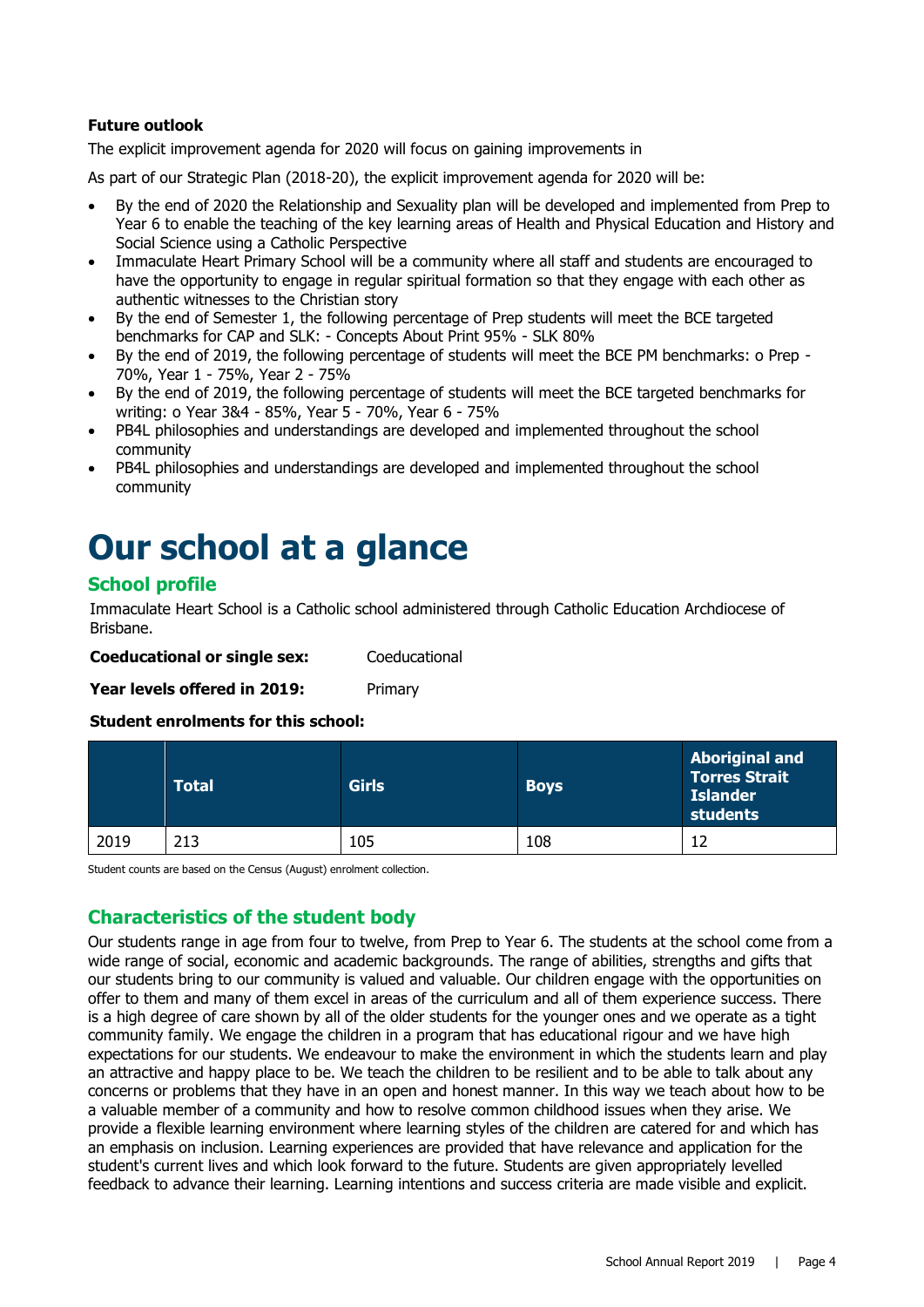#### **Curriculum delivery**

#### **Approach to curriculum delivery**

The Australian Curriculum sets consistent standards for what all young Australians should learn as they progress through schooling. It prepares Australia's next generation for the future and lays the building blocks for generations to come. It focuses on learning area content and achievement standards that describe what students will learn and teachers will teach. It also gives attention to seven general capabilities that are important for life and work in the 21st century.

Immaculate Heart follows the Australian Curriculum in all subject areas. These learning areas are: • Religious Education, English, Mathematics, Science, Humanities and Social Sciences (History and Geography), The Arts, Technologies, and Health and Physical Education.

Immaculate Heart Catholic Primary school takes seriously its responsibility to comprehensively implement the required curriculum. It prioritises & values:

- Pedagogy,
- Promoting experience rich, inquiry-based teaching and learning,
- Differentiating learning experiences for all students, according to the needs in our classrooms,
- Continuous monitoring of children's progress to inform planning,
- Guidance by well researched and practical pedagogical approaches,
- Supporting teachers to provide an exciting and relevant curriculum through staff professional development, networking and collaborative planning time.

#### **Co-curricular activities**

- Choral Music Festival
- Music Program

#### **How information and communication technologies are used to assist learning**

The field of ICLT is growing at an exponential rate. It seems that on a monthly and sometimes weekly basis, new technologies are presented to us. Our students face a vastly different world from that which we knew. Schools have the responsibility of ensuring that students are well equipped to operate in a rapidly changing learning environment.

Student learning is greatly enhanced through the use of technology within our school. It is our aim to further the integration of information technology across the curriculum through ongoing staff professional learning and the development of students' skills. Learning experiences are enhanced through student and staff access to digital cameras and video cameras, data projectors, laptops, scanners and colour printers as well as desktop publishing programs and other software programs that support learning in the classroom. Every classroom has an interactive digital projector. These tools are used extensively to enrich the learning opportunities presented to our students. Teachers and students in the Early Years have daily access to iPads and digital technologies in the classroom. Middle and Upper Years teachers and students have access to laptops and are continually upskilling the integration of digital connections to their learning. All of these devices are used to enhance and incorporate the Australian Curriculum in the teaching and learning of Literacy and Numeracy and cater to the diverse needs of our learners.

#### **Social climate**

#### **Overview**

Our school is an important part of the Immaculate Heart of Mary Parish within the Ipswich Catholic Community and also the Leichhardt/One Mile and wider community. As a Catholic school we ground ourselves and our mission, vision, policy and practice on the following beliefs: the person and mission of Jesus is our motivation and example; the dignity of every person must be upheld; authentic education is lifelong and life-giving; we educate the whole person - spiritually, academically, socially, physically and emotionally; every child has the potential to be an effective learner; successful education is reliant on strong partnerships between children, parents and school staff. We have strong teams working for spiritual direction and more generalised student support. We have a whole school pro-active approach to bullying and teach the Beating Bully Bulldozer Program.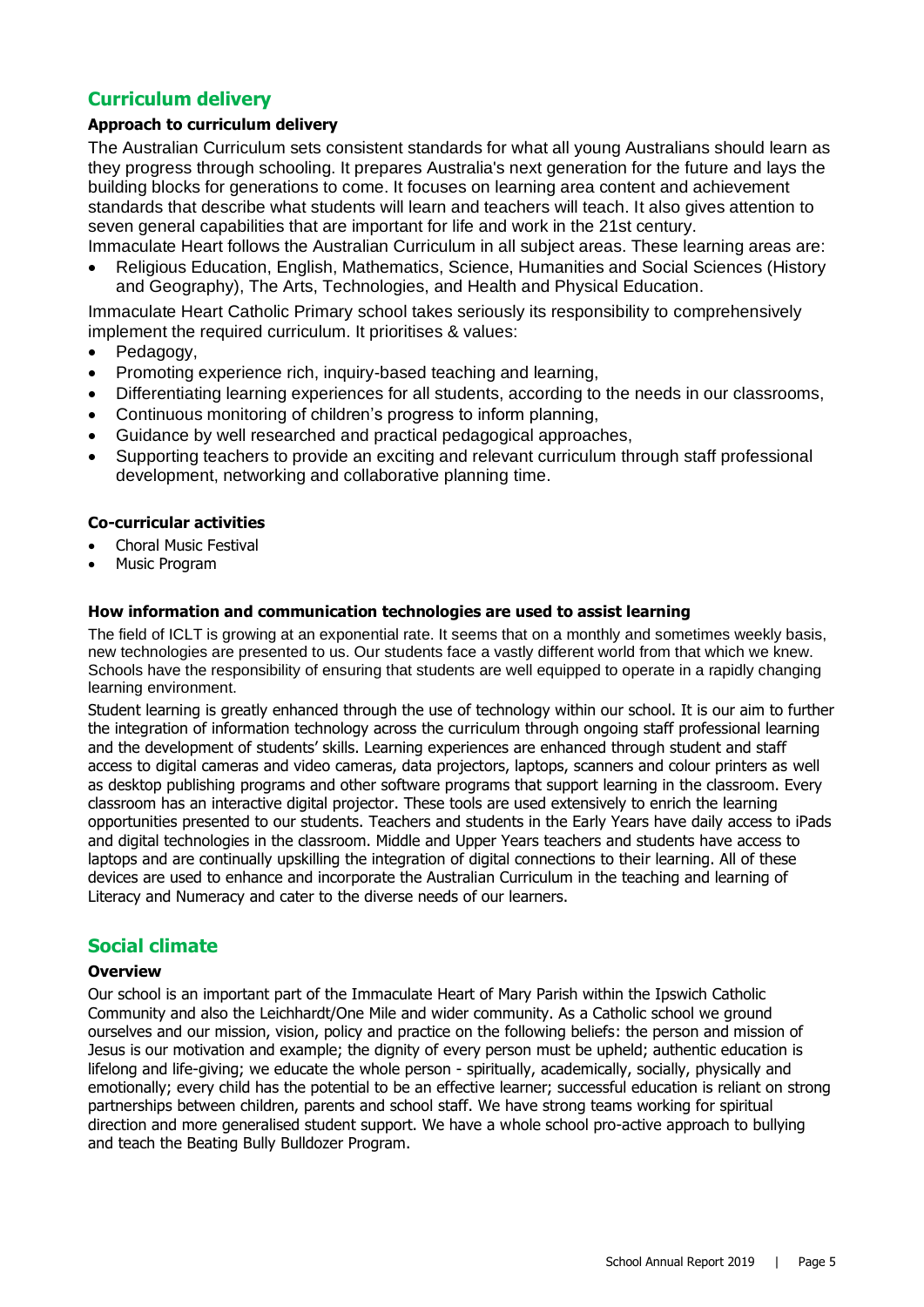#### **BCE Listens Survey - Parent satisfaction**

| <b>Performance measure</b>                                                                                           |        |
|----------------------------------------------------------------------------------------------------------------------|--------|
| Percentage of parents/carers who agree# that:                                                                        | 2018   |
| This school helps my child to develop their relationship with God                                                    | 100.0% |
| My child is encouraged to participate in spiritual and religious activities and<br>projects outside of the classroom | 90.5%  |
| Religious Education at this school is comprehensive and engaging                                                     | 97.7%  |
| I see school staff practising the values and beliefs of the school                                                   | 97.7%  |
| This school looks for ways to improve                                                                                | 92.9%  |
| The school is well managed                                                                                           | 97.7%  |
| My child is making good progress at this school                                                                      | 86.0%  |
| This school is a safe place for my child                                                                             | 97.6%  |
| This school helps students respect the needs of others                                                               | 92.7%  |
| Teachers and staff are caring and supportive                                                                         | 92.9%  |
| Teachers at this school expect my child to do their best                                                             | 97.8%  |
| Teachers and staff relate to students as individuals                                                                 | 95.3%  |
| The teachers help my child to be responsible for their own learning                                                  | 93.5%  |
| My child is motivated to learn at this school                                                                        | 91.5%  |
| I can talk to my child's teachers about my concerns                                                                  | 91.5%  |
| This school offers me opportunities to get involved in my child's education                                          | 91.3%  |
| My child's learning needs are being met at this school                                                               | 80.9%  |
| I am happy with my decision to send my child to this school                                                          | 90.5%  |

#### **BCE Listens Survey - Student satisfaction**

| <b>Performance measure</b>                                                                                                      |        |
|---------------------------------------------------------------------------------------------------------------------------------|--------|
| Percentage of students who agree# that:                                                                                         | 2018   |
| At my school, I can express my beliefs                                                                                          | 96.6%  |
| My school encourages all students to participate in spiritual and religious activities and<br>projects outside of the classroom | 97.8%  |
| Religious Education at my school is interesting and engaging                                                                    | 94.6%  |
| I see school staff practising the values and beliefs of my school                                                               | 96.7%  |
| My school looks for ways to improve                                                                                             | 100.0% |
| Students at my school are encouraged to voice their concerns or complaints                                                      | 97.8%  |
| Teachers treat students fairly at my school                                                                                     | 97.8%  |
| Teachers recognise my efforts at school                                                                                         | 97.0%  |
| I feel safe at school                                                                                                           | 97.8%  |
| My school helps me to respect the needs of others                                                                               | 98.9%  |
| I am happy to be at my school                                                                                                   | 97.8%  |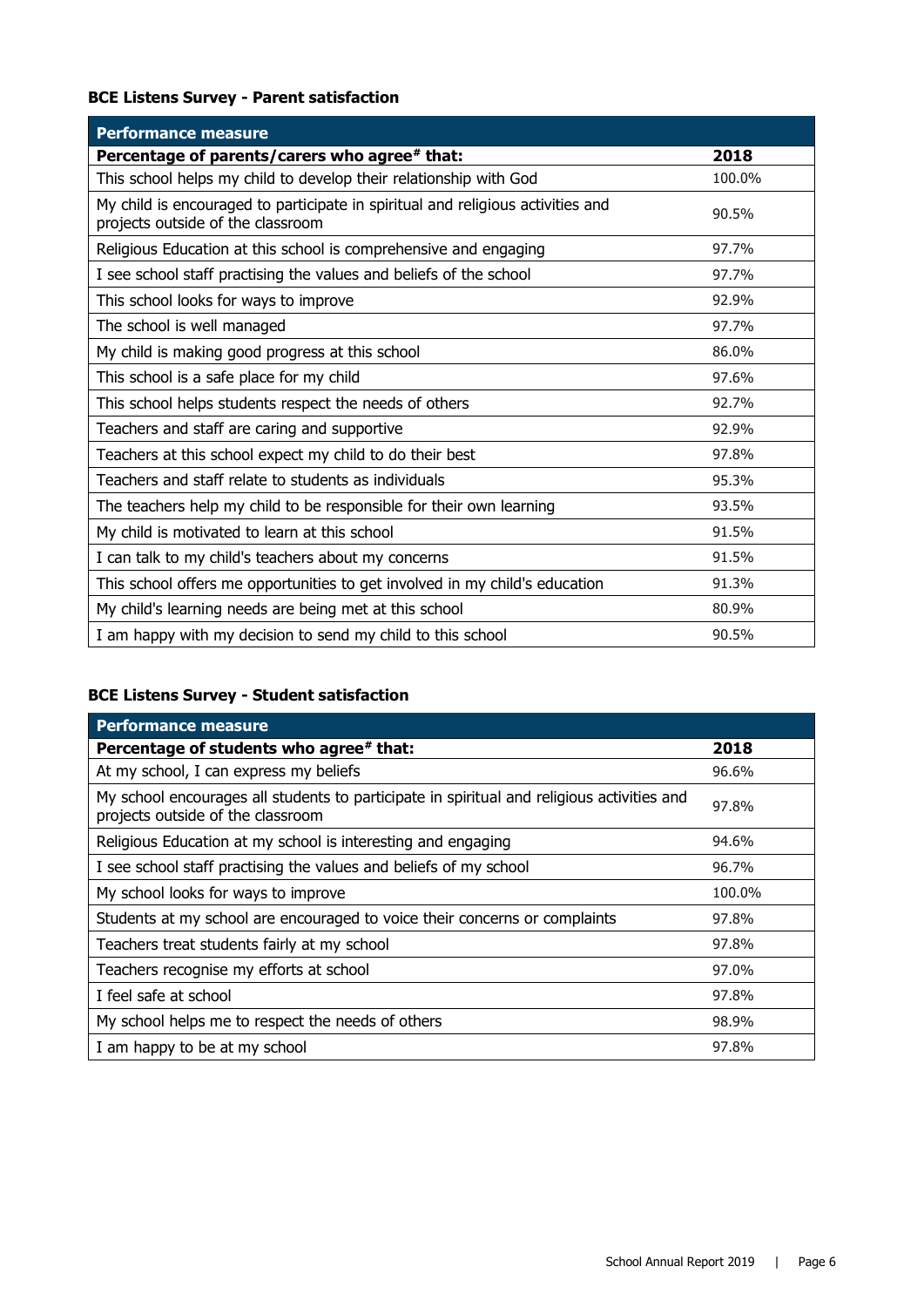#### **BCE Listens Survey - Staff satisfaction**

| <b>Performance measure</b>                                                                                                      |        |
|---------------------------------------------------------------------------------------------------------------------------------|--------|
| Percentage of staff who agree# that:                                                                                            | 2018   |
| This school helps me to develop my relationship with God                                                                        | 100.0% |
| My school encourages all students to participate in spiritual and religious activities and<br>projects outside of the classroom | 95.8%  |
| Religious Education at this school is comprehensive and engaging                                                                | 100.0% |
| I see school staff practising the values and beliefs of this school                                                             | 95.8%  |
| This school is well managed                                                                                                     | 83.3%  |
| My concerns are taken seriously by the school                                                                                   | 87.5%  |
| This school is a safe place to work                                                                                             | 100.0% |
| This school has an inclusive culture                                                                                            | 100.0% |
| This school has a culture of striving for excellence                                                                            | 100.0% |
| All my students know I have high expectations of them                                                                           | 100.0% |
| I am proud to be a member of this school                                                                                        | 100.0% |
| Overall, I am happy with my decision to work at this school                                                                     | 100.0% |

# 'Agree' represents the percentage of respondents who Somewhat Agree, Agree or Strongly Agree with the statement.

DW = Data withheld to ensure confidentiality.

#### **Family and community engagement**

A range of indicative data is collated to inform school policy, procedures and practices. Parents, Staff and students are consulted on many issues and play an important role in providing the school principal with feedback. The Parents and Friends Association provide feedback that is used to help set school goals and to maintain and construct the School Renewal Plan. Meeting agendas and feedback from these groups also provide invaluable information about parent satisfaction. The Brisbane Catholic Education Staff Survey conducted in 2018 reflected that as a community we are well informed, have transparent decision making processes and that our high expectations and goal setting are clear and aspirational. Our Parents and Friends group is extremely supportive and focussed on our child centred goal setting. Parents play an integral role at Immaculate Heart School through:

- An active Parents and Friends Association
- Parent involvement in classroom activities
- Social events Discos, morning teas, orientation days
- Sport coaching and umpiring
- Attendance and participation in Assemblies and Liturgy
- Communication through newsletter, website, parent meetings and the Parent Portal
- Student Support Team meetings

#### **Environmental footprint**

#### **Reducing the school's environmental footprint**

This is the first year of reporting on the school's electricity usage. Responsible energy usage supports the school's efforts towards a living response to Pope Francis' Encyclical Laudato Si' Care for our Common Home.

| <b>Environmental footprint indicators</b> |                           |  |
|-------------------------------------------|---------------------------|--|
| Years                                     | <b>Electricity</b><br>kWh |  |
| 2019                                      | 70210                     |  |

#### **School funding**

#### **School income broken down by funding source**

School income, reported by financial year accounting cycle using standardized national methodologies and broken down by funding source is available via the [My School](http://www.myschool.edu.au/) website.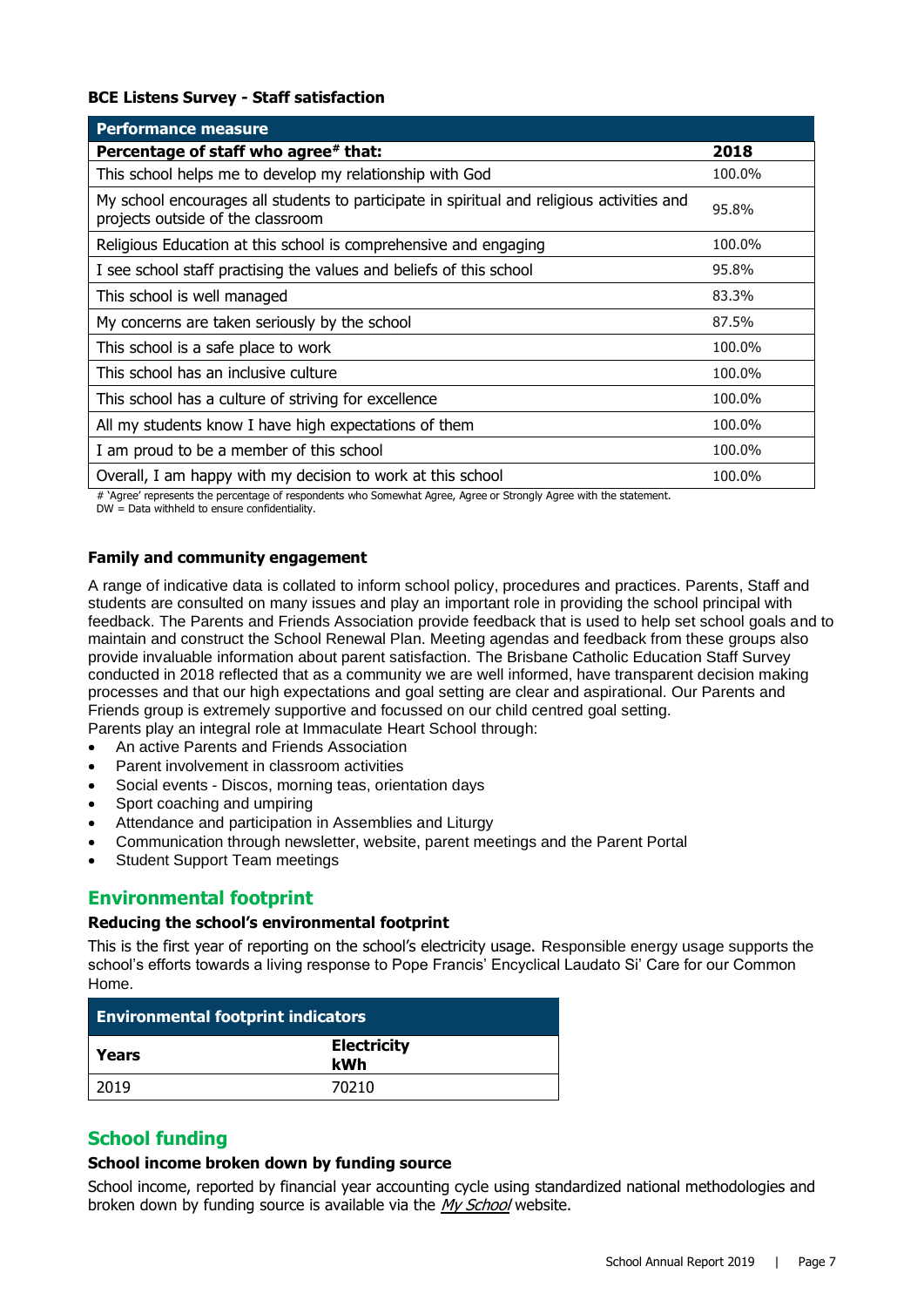#### **How to access our income details**

- 1. Click on the My School link <http://www.myschool.edu.au/>.
- 2. Enter the school name or suburb of the school you wish to search.

| Find a school                   |              |                    |              | <b>Search website</b> |              |
|---------------------------------|--------------|--------------------|--------------|-----------------------|--------------|
| Search by school name or suburb |              |                    |              |                       | Go           |
| <b>School sector</b>            | $\checkmark$ | <b>School type</b> | $\checkmark$ | <b>State</b>          | $\checkmark$ |

3. Click on 'View School Profile' of the appropriate school to access the school's profile.

4. Click on 'Finances' and select the appropriate year to view the school financial information.

| School profile | NAPLAN | Attendance | Finances | VET in schools | Senior secondary | Schools map |
|----------------|--------|------------|----------|----------------|------------------|-------------|
|                |        |            |          |                |                  |             |

Note: If you are unable to access the internet, please contact the school for a hard copy of the school's financial information.

### **Our staff profile**

#### **Workforce composition**

| <b>Description</b>           | <b>Teaching Staff</b> | <b>Non-Teaching Staff</b> |
|------------------------------|-----------------------|---------------------------|
| Headcount                    |                       | 14                        |
| <b>Full-time Equivalents</b> | 14.8                  |                           |

#### **Qualifications of all teachers\***

| <b>Highest level of qualification</b> | Number of classroom teachers and school<br>leaders at the school |
|---------------------------------------|------------------------------------------------------------------|
| Doctorate                             |                                                                  |
| Masters                               | 3                                                                |
| Graduate diploma etc.**               |                                                                  |
| Bachelor degree                       | 12                                                               |
| Diploma                               | 0                                                                |
| Certificate<br>.                      | 0                                                                |

\*Teaching staff includes School Leaders

\*\*Graduate diploma etc. includes graduate diploma, bachelor honours degree, and graduate certificate.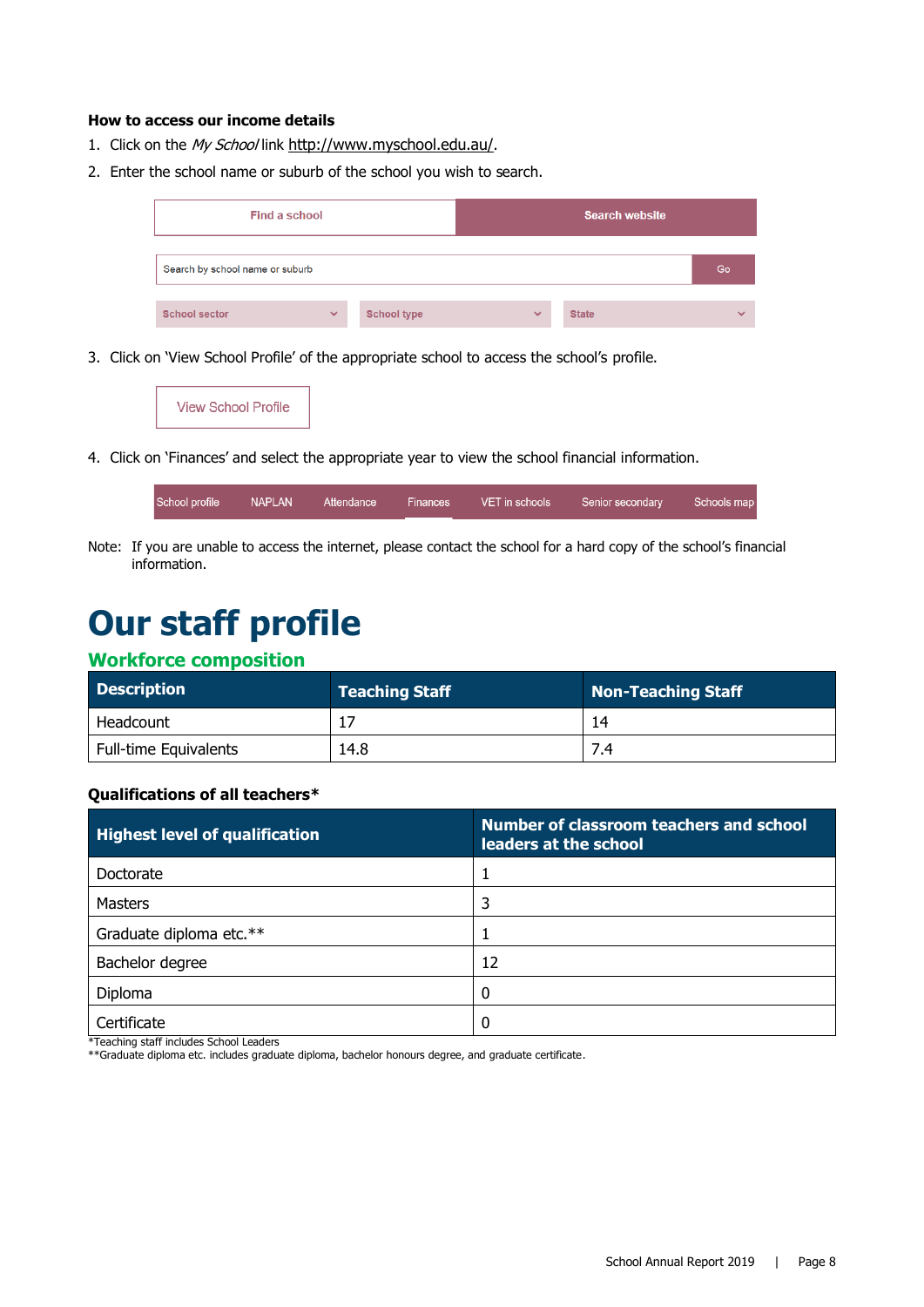#### **Professional development**

#### **Expenditure on and teacher participation in professional development**

The total funds expended on teacher professional development in 2019 were \$34,908

The major professional development initiatives are as follows:

- Increase staff capacity in the effective and expected practices,
- Short term planning cycles for differentiated learning,
- Staff formation in spirituality, both personal and professional,
- Relationship and Sexuality Education training,
- Review and Response student meetings,
- Consistency of Teacher Judgement day,
- PB4L training in philosophy and practice,
- Primary Leaders and Principal Cluster Conferences,
- First Aid  $-$  including anapyhlaxis and epilepsy training.

The proportion of the teaching staff involved in professional development activities during 2019 was 100%.

#### **Staff attendance and retention**

#### **Average staff attendance**

| <b>Description</b>                                                    |       |
|-----------------------------------------------------------------------|-------|
| Staff attendance for permanent and temporary staff and school leaders | 97.3% |

#### **Proportion of staff retained from the previous school year.**

From the end of the previous school year, 100% of staff was retained by the school for the entire 2019.

# **Performance of our students**

#### **Student attendance**

| <b>Description</b>                                                                | $\mathcal{O}_{\Omega}$ |
|-----------------------------------------------------------------------------------|------------------------|
| The overall attendance rate* for the students at this school                      | 88.5%                  |
| Attendance rate for Aboriginal and Torres Strait Islander students at this school | 86.3%                  |

| Average attendance rate per year level |          |                        |       |
|----------------------------------------|----------|------------------------|-------|
| Prep attendance rate                   | $89.2\%$ | Year 4 attendance rate | 85.6% |
| Year 1 attendance rate                 | 88.8% l  | Year 5 attendance rate | 88.3% |
| Year 2 attendance rate                 | 85.5% l  | Year 6 attendance rate | 90.5% |
| Year 3 attendance rate                 | 91.2%    |                        |       |

\*The student attendance rate is generated by dividing the total of full-days and part-days that students attended, and comparing this to the total of all possible days for students to attend, expressed as a percentage.

The overall student attendance rate in 2019 for all Brisbane Catholic Education schools across years Prep-6 was 91.9%.

#### **Description of how non-attendance is managed by the school**

Class rolls are marked electronically on the school's Student Administration System (eMinerva) twice per day (8.40am and 2pm). An administration team member oversees the management and timely marking of class rolls. Late arrivals are scanned into eMinerva in the front office and a slip is printed to be given to the class teacher. This slip is requested upon the child's late arrival to the classroom so the class teacher knows that the student has been signed in through the office. Early departing students also scanned into the system as they are signed out of the office by their parent/guardian (expected school protocol). Text messages are sent to parents/guardians of students with unexplained absence after 8.35am.